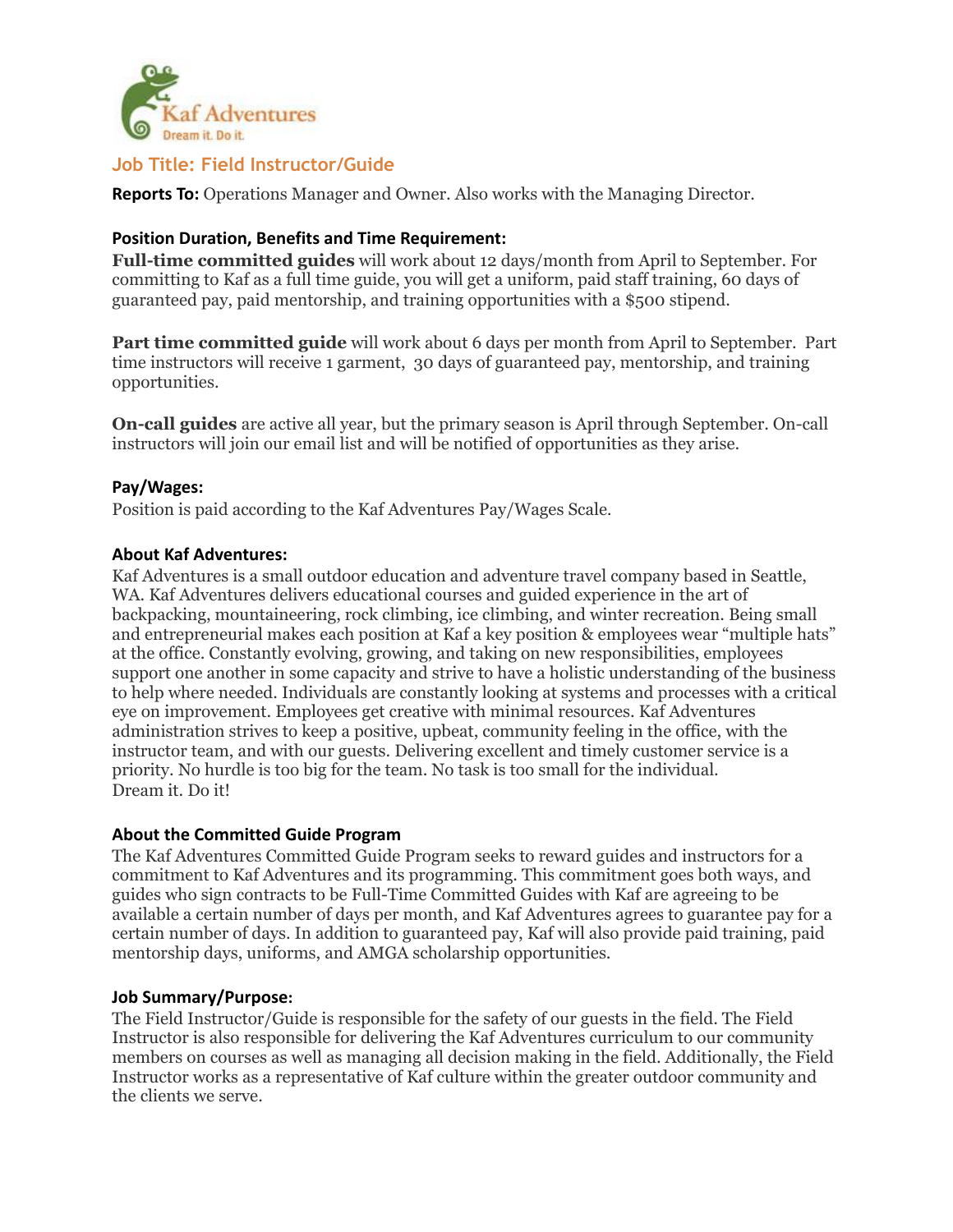

|                            | # of Days<br><b>Guaranteed by</b><br>Kaf Apr 1-Sept<br>30 | # days<br><b>Guide is</b> | Weekend<br>available   Availability | <b>Availability</b><br>due to office | Leader<br>terrain  | Days for<br>Mentorship | <b>Staff</b><br><b>Training</b> |
|----------------------------|-----------------------------------------------------------|---------------------------|-------------------------------------|--------------------------------------|--------------------|------------------------|---------------------------------|
| <b>FULL</b><br><b>TIME</b> | 60                                                        | 72                        | 3 per<br>month                      | 10th of<br>preceding<br>month        | Alpine and<br>Rock | $\overline{4}$         | Required,<br>paid               |
| <b>PART</b><br><b>TIME</b> | 30                                                        | 36                        | 2 per<br>month                      | 10th of<br>preceding<br>month        | Alpine and<br>Rock | $\overline{2}$         | Required,<br>paid               |
| <b>ON-CAL</b><br>L         | $\mathbf 0$                                               | <b>as</b><br>available    | flexible                            | flexible                             | as needed          | $\Omega$               | Online<br>Logistics<br>Training |

Full-time, Part-time and On-call field instructors agree to the following:

## **Job Duties and Responsibilities:**

● Communicate with Operations Manager in regards to scheduling/staffing of courses:

- Full-Time Committed Guides are required to turn in their monthly availability no later than the 10th day of the preceding month (ex: June availability is due May 10th), and be available 2 weekends a month; defining a weekend as Friday, Saturday, and Sunday; as well as all major U.S. Holidays during the Summer Season.
- Part-Time Committed Guides are required to turn in their monthly availability no later than the 10th day of the preceding month (ex: June availability is due May 10th), and be available 2 weekends a month; defining a weekend as Friday, Saturday, and Sunday; as well as all major U.S. Holidays during the Summer Season.

● Pre-trip preparations: All communications with clients and instructor team. Request group food, gear, and client rentals. Manage a budget. Meetings with admin team. Meeting with clients. Help coordinate carpooling with clients to course area. Drive to trailhead.

● In the field: Demonstrate appropriate risk management and decision-making. Focus on positive

client experience. Deliver course curriculum and objectives in a safe manner. Effectively manage emergency response when applicable. Model positive, engaged, & responsible expedition behavior.

● Post-trip wrap up: Clean and return all gear/equipment to proper location. Notify Operations of

needed repairs. Debrief all course work and submit Instructor evaluations using Google systems. ● Submit Course reports and receipts. Participate in debrief with Operations and other instructors.

- Attend and actively participate in all scheduled staff trainings throughout the summer season.
- Help with marketing on all courses and take photos for social media.

# **Minimum Qualifications:**

● 2-4 years of experience in a teaching and/or instructor role within the outdoor education industry.